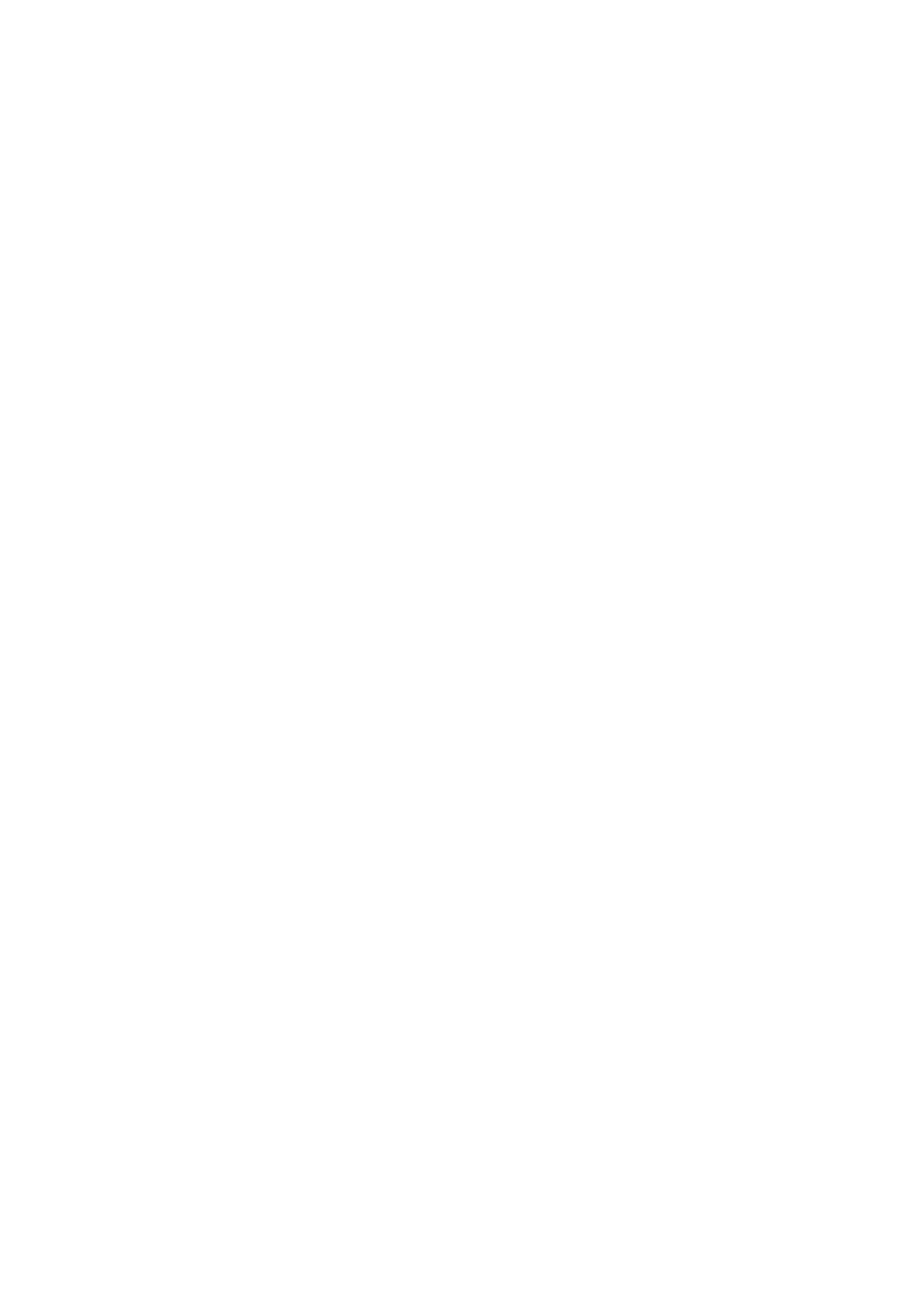

Dr. Ingo Peters Arbeitsstelle Transnationale Beziehungen, Außen‐ und Sicherheitspolitik Fachbereich Politik‐ und Sozialwissenschaften Otto‐Suhr‐Institut für Politikwissenschaft

Telefon:+49 30 838 55530 E‐Mail: ingo.peters@fu‐berlin.de Internet: www.atasp.de

# **Seminarplan/ Syllabus Winter 2021/22**

# **Sem/ K‐HS 15 372: Theories of International Cooperation**

**Monday 2 – 4 PM, the seminar will be held in presence & online (hybrid mode)**

### **Overview**

International cooperation is problematic. Some IR theories claim that the problems of international cooperation are due to the characteristics of the international system and thus cannot be cured without a change of that system. Other IR theories – institutional theories – assume that cooperation is feasible, especially with the help of different sorts of international institutions. Rationalist, Neo-Liberal, Actor-Centred, Historical, Sociological, and Constructivist Institutionalism: There are by now so many 'institutionalisms' in political science in general and in International Relations in particular that it is hard to keep up with the theoretical developments. This seminar tries to introduce some order in the debate on and among the various variants of institutionalism in international relations. It covers both the history of institutionalist reasoning and the most recent developments in theory‐building. Particular emphasis will be given to the controversy between rationalist (or neo‐liberal) institutionalism, on the one hand, and constructivist or sociological institutionalism, on the other. But, of course, critical theory-based approaches, as well as postcolonial and non‐western theories, will also be addressed.

The **overall research questions** guiding this seminar concern the characteristics of the various theories addressed: What are the various theories/ theoretical approaches distinct features, what do they have in common and how do they differ? What is the respective concept of 'cooperation'? What are the premises concerning epistemology or ontology? What are the implications for the prospects for international cooperation? What are the implications for empirical research, say in a case-study design?

NOTE: This is a seminar on comparative IR theory, and hence the assignment for students aiming at a graded seminar certificate is to write an analytical paper on a theoretical issue relating to one or more theories. It is not in line with this seminar's purpose to assign and write theory-guided empirical studies!

#### **Seminar procedures:**

- $\triangleright$  The whole seminar is based on an analysis of classic, authoritative IR texts on international relations and cooperation. The required readings are listed below for each seminar session. We will start with a discussion of the usual practice to conceive of the evolution of IR theories in terms of debates. The basic text on this issue will provide for a better understanding of what drives the discourse of the discipline. Moreover, the first session will establish some common ground for what will come up in future sessions and provide a general overview of the subject.
- The required readings can all be found on **Blackboard** and will be introduced by students who will do a concise 15‐minute presentation based on a **'summary chart'** ("Steckbrief"; where applicable) which summarizes the characteristics of the respective text/theory/approach. This summary chart will be applied by everybody doing a presentation to allow for a comparison of texts and theories along the lines of some defined categories. The questions guiding these systematic excerpts will be generated as part of the discussion during the opening sessions.

NOTE: Comparison and the application of the summary chart applies only to texts representing "theories"; overview or meta‐theoretical texts will be covered by standard excerpts!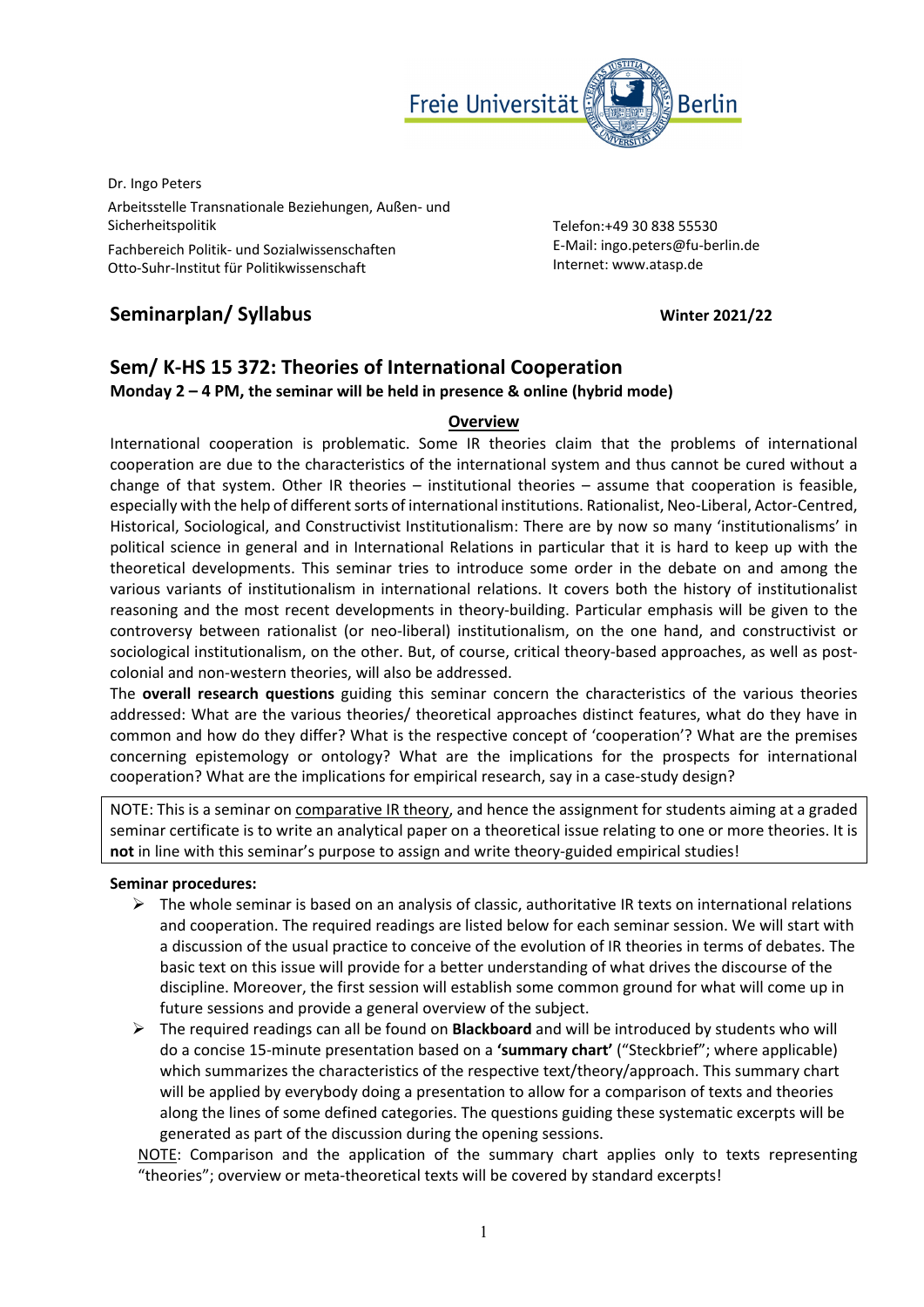Students doing a presentation will circulate their excerpts at least three days in advance. For connecting the whole seminar, we will make use of a **mailing list** rendering it easy for every member of this seminar to provide her/his papers to the fellow students also well in advance. On how to obtain an **FU‐Blackboard account** consult http://www.cms.fu‐berlin.de/lms/studierende/ selbstregistrierung/index.html. On how to subscribe to the FU-blackboard mailing list for this seminar consult http://lms.fu‐berlin.de/infos/studierende‐faq.html. There will be the possibility of self‐ enrollment on Blackboard subject to the submission of a **password**. This password will be announced in the first seminar session.

#### **Student assignments:**

#### **a) for everybody attending this seminar:**

- $\triangleright$  Continuous attendance and active participation in discussions.
- Readiness to **chair one of the sessions** i. e. introducing the required readings and guiding the discussion – and to prepare a respective **excerpt** (in most cases in form of a 'summary chart', see above).

#### **b) for those who are going to do a seminar paper for a graded certificate:**

- $\triangleright$  Students going for a seminar paper should rather sooner than later identify an area in which they are going to specialize. They will indicate this area in **week six (at the latest)** by submitting a **one‐ page outline** of the area and some possible aspects, which could be elaborated in a final paper, i.e. define and elaborate briefly on some aspects which could serve as a guiding *problematique*.
- An **elaborated research concept/design** of two pages and a preliminary structure of the expected seminar paper will be submitted by the end of **week ten (at the latest)**.
- **Seminar papers** will be between 15 and 20 pages long (i.e. 6.000 words), with a problem‐focused question in the preface, the main part in which the necessary information for answering the question is presented – for example, several pro and con arguments concerning any hypothesis in question, and a final part, which consists of a qualified answer to the question posed in the introduction of the paper. [See note above!]
- $\triangleright$  Additionally, a list of literature used is a standard requirement for any decent research paper. Typesize is 12. The line size is 1½. **Papers not meeting these standards will not be accepted.**
- **Seminar papers – and all other written assignments prepared for this seminar –** have to be submitted **as pdf** by the end of the semester, i. e. until March 31.2022.

#### **c) for those aiming at an attendance certificate ("Teilnahmeschein")**

 In addition to what is stated in item a), these students prepare another 3‐5‐page **review paper** on one of the following options:

A) Write a review on one of the numerous introductory volumes to IR theory along the lines of the criteria established in *Bartsch, Sebastian. 1995. Darf es auch "auf deutsch" sein? Neue Einführungen in die internationale Politik. Zeitschrift für Internationale Beziehungen 2: 1, 185‐211.*

 $B$ ) Choose a theory and search for studies in which the respective theory is applied to empirical research. Present your findings in form of an annotated bibliography based on available review articles or your evaluation.

 These **review papers are due** for option A in week 10, for option B for the session when the theory in question is presented in class.

#### **Services of the professor:**

- $\triangleright$  I will structure and conduct the seminar in the sense of constructive "supervision" in terms of content and procedure by keeping an eye on the central theme, i.e. the seminar's research interest.
- $\triangleright$  I will prepare myself profoundly for every session.
- $\triangleright$  I will be available for students (or small groups of students) after consultation during my office hours for preparation of the paper presentation or the paper, as well as for any other questions.
- $\triangleright$  I will read and comment on seminar papers thoroughly, and grading will be done in a differentiating manner. Students will receive their 'Schein' as a rule only after the lecturer's feedback on the seminar paper during office hours.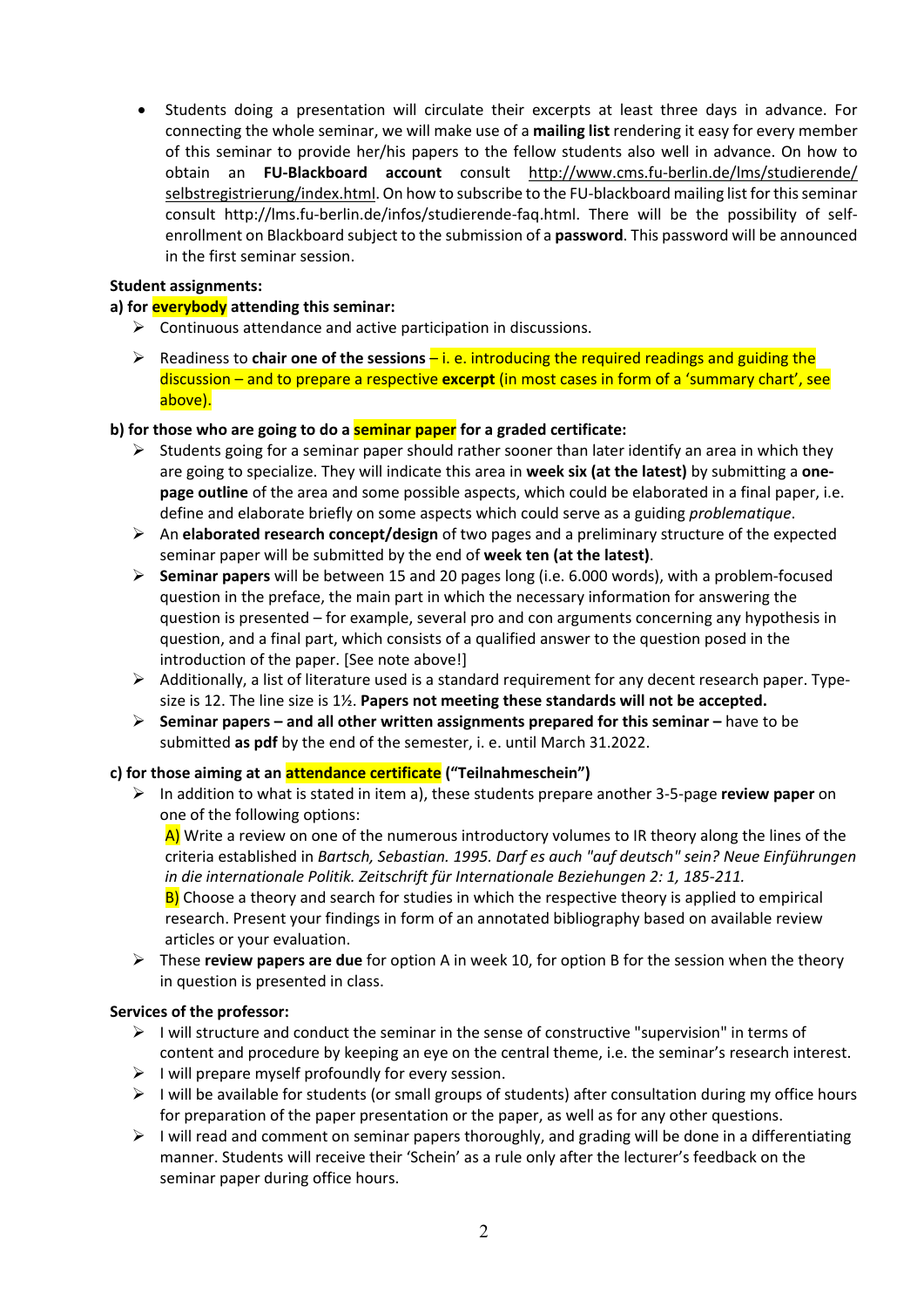**Contact and appointments:** via the list at my office door at **Ihnestr. 22, room 102**  For **ALL e**mails concerning this seminar: Include the seminar number **Sem/K‐HS 15 370** in the subject line! All submissions for the sessions should be sent via blackboard to all seminar members, including the professor.

| <b>Session</b>                                       | <b>Topic</b>                                                                                                                                                                                                                                                                     | <b>Noes</b>                                                            |
|------------------------------------------------------|----------------------------------------------------------------------------------------------------------------------------------------------------------------------------------------------------------------------------------------------------------------------------------|------------------------------------------------------------------------|
| Session - 18.10.2021<br>1.                           | <b>Introduction and Overview</b>                                                                                                                                                                                                                                                 |                                                                        |
| Session - 25.10.2021<br>2.                           | The evolution of IR theories: Debates as driving<br>forces?                                                                                                                                                                                                                      |                                                                        |
| Session - 01.11.2021<br>3.                           | <b>Historical Approaches to International</b><br><b>Cooperation: Idealism, Functionalism</b>                                                                                                                                                                                     |                                                                        |
| 4. Session - 08.11.2021                              | <b>Structural Realism and Hegemonic Stability</b><br><b>Theory</b>                                                                                                                                                                                                               |                                                                        |
| Session - 15.11.2022<br>5.                           | <b>Neoliberal Institutionalism and Regime Analysis</b>                                                                                                                                                                                                                           |                                                                        |
| Session - 22.11.2021<br>6.                           | <b>Domestic Politics and International</b><br>Cooperation: Liberalism & The Logic of Two-<br><b>Level Games</b>                                                                                                                                                                  | One-page sketch of a<br>possible topic for seminar<br>paper per email! |
| Session - 29.11.2021<br>7.                           | <b>Rational Choice v. Constructivism</b>                                                                                                                                                                                                                                         |                                                                        |
| 8. Session - 06.12.2021                              | <b>Neighbours of Constructivism: The English</b><br><b>School</b>                                                                                                                                                                                                                |                                                                        |
| Session -13.12.2021<br>9.                            | <b>International Norms and Sociological</b><br>Institutionalism<br><b>AKADEMC HOLIDAYS AT FU BERLIN:</b><br>20.12.2021-01.01.2022!                                                                                                                                               |                                                                        |
| 10. Session - 03.01.2022                             | <b>Actor-centered Constructivism: Epistemic</b>                                                                                                                                                                                                                                  |                                                                        |
|                                                      | <b>Communities and Advocacy Networks</b>                                                                                                                                                                                                                                         |                                                                        |
| 11. Session - 10.01.2022                             | <b>Constructivists Go Micro: Arguing and Social</b><br>Learning                                                                                                                                                                                                                  |                                                                        |
| 12. Session - 17.01.2022                             | <b>Constructivism and Critical Theory: Feminist IR</b><br><b>Theory</b>                                                                                                                                                                                                          | Two-page exposé for<br>seminar paper per email!                        |
| 13. Session - 24.01.2022                             | 'Non-Western IR-Theory' & Postcolonialism                                                                                                                                                                                                                                        |                                                                        |
| 14. Session - 31.01.2022                             | A difficult choice: Three Non-Western theories<br>and more                                                                                                                                                                                                                       |                                                                        |
| 15. Session - 07.02.2022<br>16. Session - 14.02.2022 | One choice of two options:<br>Analytical Eclecticism in the Study of World<br>a)<br><b>Politics</b><br>Is IR a Global Discipline? Hegemony,<br>b)<br>Insularity, and Diversity in the Field (The TRIP<br>project & its results)<br>FINAL SESSION: "The End of IR Theory?" (2013) |                                                                        |
|                                                      |                                                                                                                                                                                                                                                                                  |                                                                        |

## **Overview of Seminar Sessions**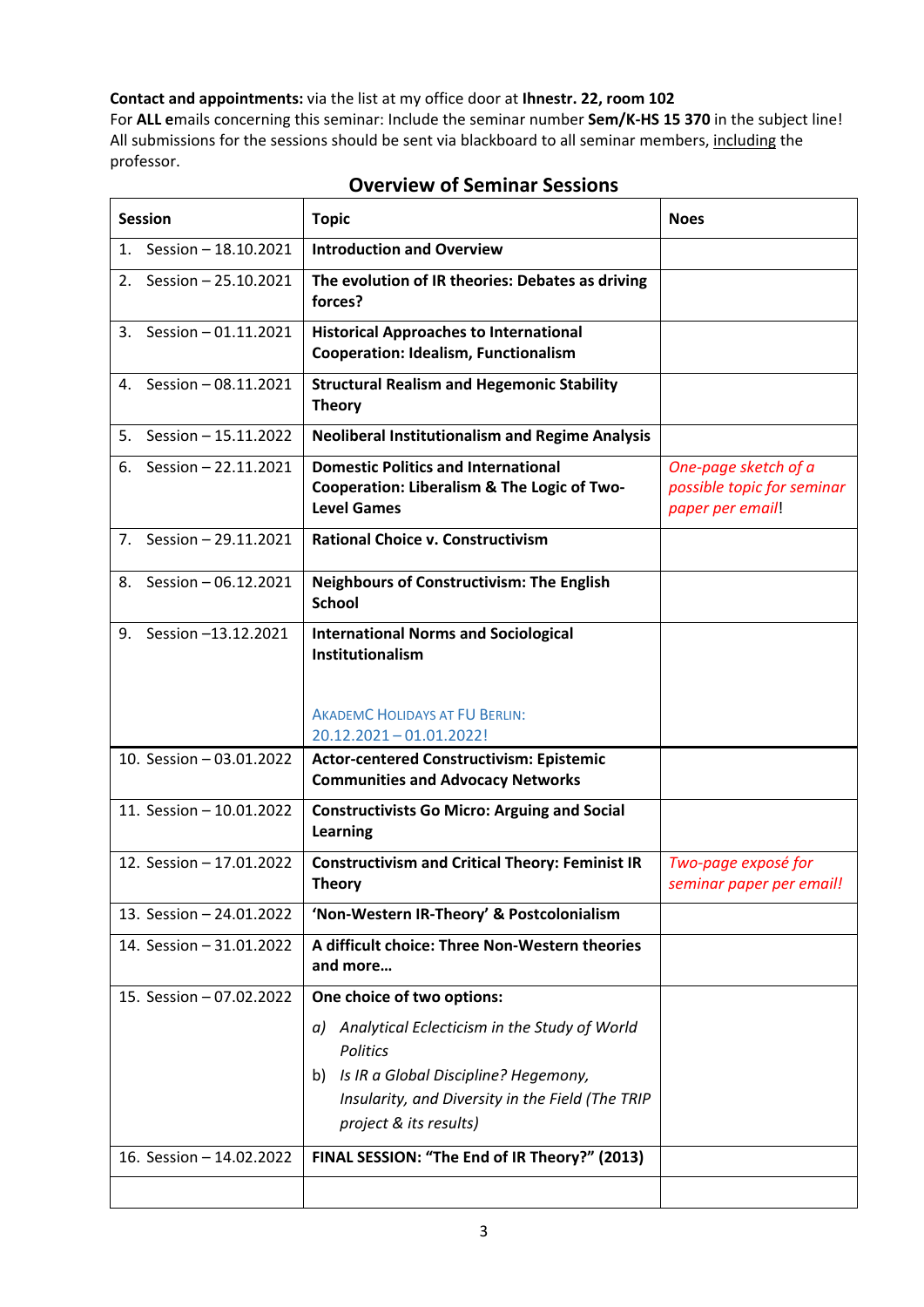## **Schedule and Required Readings**

### **1) Oct. 18, 2021 – Introduction and Overview**

- Purpose and scope of this seminar
- Procedures and students' input
- Student assignments for various certificates
- aob?

Frieden, Jeffry A, David A Lake, and Kenneth A Schultz. 2010. *World Politics: Interests, interactions, institutions*: WW Norton New York.

Sil, Rudra, and Peter J. Katzenstein. 2010. *Beyond Paradigms. Analytical Eclecticism in the Study of World Politics*. New York: Palgrave Macmillan.

#### **2) Oct. 25, 2021 – The evolution of IR theories: Debates as driving forces?**

#### Required readings

- Jackson, Robert/Sørensen, Georg. 1999. *Introduction to International Relations*. Oxford: Oxford University Press. Chapter 2: IR as an Academic Subject, 33‐66.
- Waever, Ole. 1996. The rise and fall of the inter‐paradigm debate. In *International theory: positivism & beyond* edited by Smith, Steve/Booth, Ken/Zalewski, Marysia, 149‐185. Cambridge: Cambridge University Press.
- Waever, O. (1998). The Sociology of a Not So International Discipline: American and European Developments in International Relations. *International Organization, 52*(4), 687‐727.
- Schmidt, Brain C. 2002. On the History and Historiography of International Relations. In *Handbook of International Relations* edited by Risse, Thomas/Carlsnaes, Walter/Simmons, Beth, 3‐22. London: Sage.
- Lake, David A. 2011. Why "isms" Are Evil: Theory, Epistemology, and Academic Sects as Impediments to Understanding and Progress. *International Studies Quarterly* 55: 465‐80.

*NOTE again please: Comparison and the application of the summary chart, of course, applies only to texts representing "theories"; overview texts will be covered by excerpts guided by our focal research interest!* 

#### **3) Nov. 1, 2021 – Historical Approaches to International Cooperation: Idealism, Functionalism**

#### Required Readings

- Angell, Norman, *The Foundations of International Peace*, London 1914, ch. 1.
- Mitrany, David, *A Working Peace System,* Chicago 1966 (1944), ch. 1.

Overviews, background, critique:

Osiander, Andreas. 1998. Rereading Early Twentieth‐Century IR Theory: Idealism Revisited. *International Studies Quarterly* 42: 3, 409‐432.

Diez, Thomas/Wiener, Antje*,* ed*.* 2003. *Theories of European Integration. Past, Present and Future*. Oxford: Oxford Univ. Press. 1‐21.

## *Rationalist Approaches to International Cooperation*

### **4) Nov. 8, 2021 – Structural Realism and Hegemonic Stability Theory**

#### Required Readings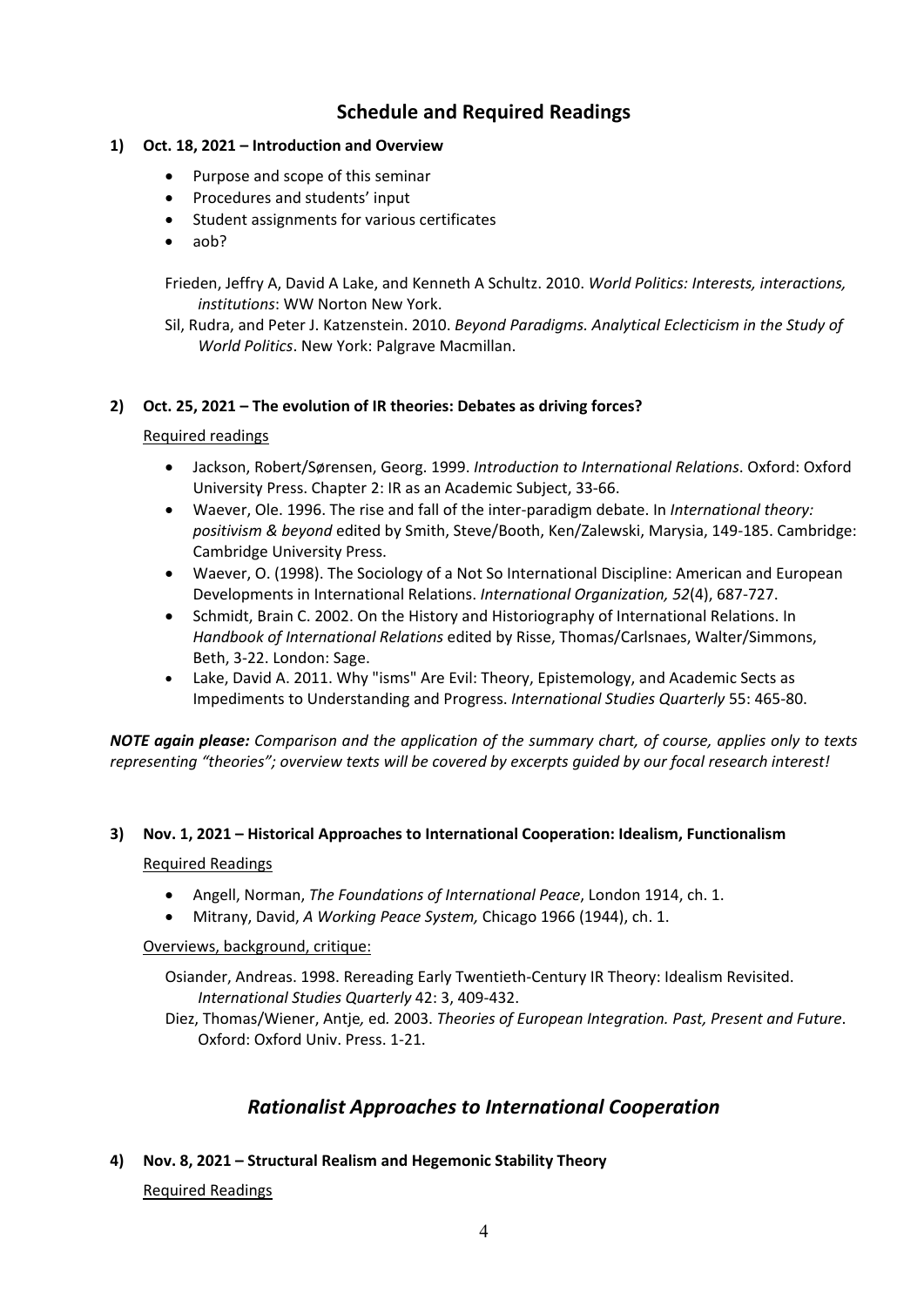- Mearsheimer, John J., *The Tragedy of Great Power Politics*, New York 2001, ch. 2.
- Gilpin, Robert G. 1988. The Theory of Hegemonic War. *Journal of Interdisciplinary History* 18(4): 591‐613.

#### Overviews, background, critique:

- Legro, Jeffrey W./Moravcsik, Andrew. 1999. Is Anybody Still a Realist? *International Security* 24: 2, 5‐55.
- Grunberg, Isabelle. 1990. Exploring the "Myth" of Hegemonic Stability. *International Organization* 44: 4, 431‐477.
- Snidal, Duncan, "The Limits of Hegemonic Stability Theory," in *International Organization*, Vol. 39, 1985, S. 579‐614.
- Callahan, William A. 2008. "Chinese Visions of World Order: Post‐hegemonic or a New Hegemony?" *International Studies Review* 10 (4):749‐61.
- Cox, Robert W. 1992. "Toward a Post‐Hegemonic Conceptualization of World Order: Reflections on the Relevancy of Ibn Khaldun'." In *Governance without Government: Order and Change in World Politics*, edited by James N. Rosenau and Ernst‐O. Czempiel. Cambridge: Cambridge University Press.

#### **5) Nov. 15, 2021 – Neoliberal Institutionalism and Regime Analysis**

#### Required Readings

- Keohane, Robert O., "The Demand for International Regimes," in Keohane, *International Institutions and State Power (1982)*, Boulder CO 1989, pp. 101‐131.
- Krasner, Stephen D., "Structural causes and regime consequences: regimes as intervening variables," in Krasner (ed.), *International Regimes*, Ithaca 1983, S. 1‐21.

#### Overviews, background, critique:

- Keck, Otto. 1993. The New Institutionalism in the Theory of International Politics. *Law and State* 47, 28‐50.
- Hall, Peter A., and Rosemary C.R. Taylor. 1996. Political Science and the Three New Institutionalisms. *Political Studies* 44(5): 936‐57.
- Katzenstein, Peter J., Robert O. Keohane, and Stephen D. Krasner. 1998. International Organization and the Study of World Politics. *International Organization* 52(4): 645‐86.
- Martin, Lisa L./Simmons, Beth. 1998. Theories and Empirical Studies of International Institutions. *International* Organization 52: 4, 729‐758.
- Grieco, Joseph, "Anarchy and the Limits of Cooperation: A Realist Critique of the Newest Liberal Institutionalism," (1988), in Baldwin (ed.), *Neorealism and Neoliberalism. The Contemporary Debate*, New York 1993, pp. 116‐140.
- Keohane, Robert O. 1993. Institutional Theory and the Realist Challenge After the Cold War. In *Neorealism and Neoliberalism. The Contemporary Debate*, edited by David A. Baldwin, 269‐ 300. New York: Columbia University Press.
- Martin, Lisa. 1993. The Rational State Choice of Multilateralism. In *Multilateralism Matters. The Theory and Praxis of an Institutional Form* edited by Ruggie, John Gerard, 91‐121. New York: Columbia University Press.
- Koremenos, Barbara/Lipson, Charles/Snidal, Duncan. 2001. The Rational Design of International Institutions. *International Organization* 55: 4, 761‐801.
- Ruggie, John G., ed. 1993. *Multilateralism Matters: The Theory and Praxis of an Institutional Form*. New York: Columbia University Press.
- Snidal, Duncan, "The Game *Theory* of International Politics," in Oye (ed.), *Cooperation Under Anarchy*, Princeton NJ 1986, pp. 25‐57.
- Zürn, Michael. 1992. *Interessen und Institutionen in der internationalen Politik. Grundlegung und Anwendung des situationsstrukturellen Ansatzes*. Opladen: Leske+Budrich.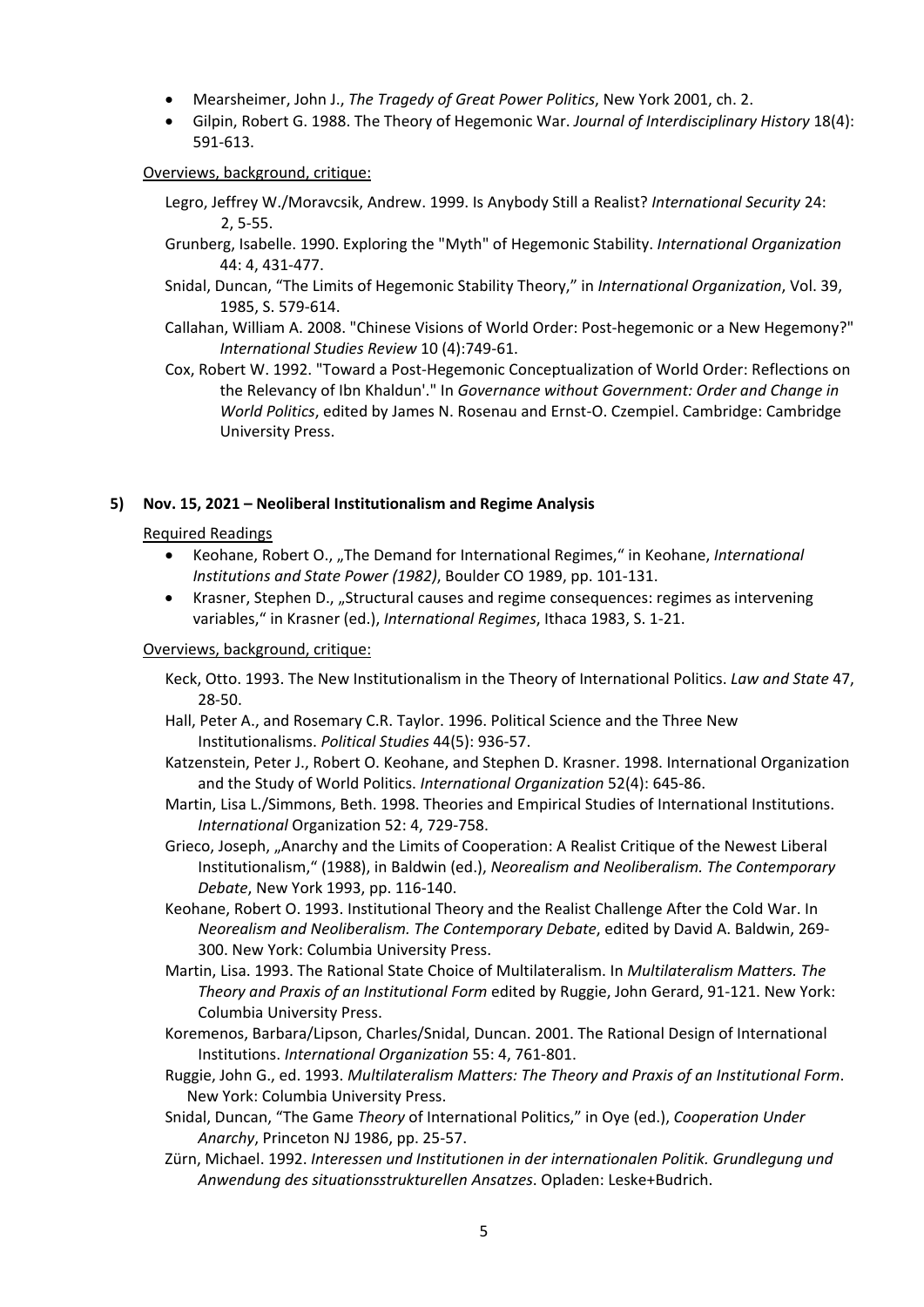- Zürn, Michael. 1993. Problematic Social Situations and International Institutions ‐‐ On the Use of Game Theory in International Politics. In *Inaugural Pan‐European Conference: International Relations and Pan‐Europe* edited by Pfetsch, Frank R., 63‐84. Münster und Hamburg: Lit‐ Verlag.
- Zürn, Michael 2017. *A Theory of Global Governance. Authority, Legitimacy, & Contestation.* Oxford: Oxford University Press.

### **6) Nov. 22, 2021 – Domestic Politics and International Cooperation: Liberalism & The Logic of Two‐ Level Games**

Required Readings

- Putnam, Robert, "Diplomacy and Domestic Politics. The Logic of Two-Level Games," *International Organization,* Vol. 42, No. 3, 1988.
- Moravcsik, Andrew, "Taking Preferences Seriously: A Liberal Theory of International Politics," *International Organization*, Vol. 51, No. 4, 1999.

#### Overviews, background, critique:

- Milner, Helen V. 1997. *Interests, Institutions, and Information. Domestic Politics and International Relations*. Princeton, New Jersey: Princeton University Press.
- Moravcsik, Andrew. 1993. Preferences and Power in the European Community: a Liberal Intergovernemental Approach. *Journal of Common Market Studies* 31: 4, 473‐524.
- Moravcsik, Andrew. 1998. *The Choice for Europe: Social Purpose and State Power from Messina to Maastricht*. Ithaca, NY: Cornell University Press.
- Deutsch, Klaus Günter. The Politics of Freer Trade in Europe. Three‐level games in the Common Commercial Policy of the EU, 1985‐1997. Lit‐Verlag/ St. Martin's Press: New York 1995.
- Patterson, Lee Ann. 1997. Agricultural policy reform in the European Community: a three‐level game analysis. *International Organization* 51: 1, 135‐165.
- Putnam, Robert D. 1993. "Two‐Level Games: The Impact of Domestic Politics on Transatlantic Bargaining." In *America and Europe in an Era of Change*, edited by Helga Haftendorn and Christian Tuschhoff, 69‐83. Boulder/ San Francisco/ Oxford: Westview Press.
- Risse‐Kappen, Thomas. 1991. Public Opinion, Domestic Structure, and Foreign Policy in Liberal Democracies. *World Politics* 43: 4, 479‐512.
- Risse‐Kappen, Thomas. 1994. Ideas do not float freely: transnational coalitions, domestic structures, and the end of the cold war. *International Organization* 48: 2, 185‐214.
- Zangl, Bernhard. 1995. "Der Ansatz der Zwei‐Ebenen‐Spiele. Eine Brücke zwischen dem Neoinstitutionalismus und seinen KritikerInnen?" *Zeitschrift für Internationale Beziehungen* 2 (2):393‐416.

## *Constructivism and Beyond*

### **7) Nov. 29, 2021 – Rational Choice vs. Constructivism**

#### Required Readings

- Wendt, Alexander, "Anarchy is What States Make of It: The Social Construction of Power Politics," *International Organization*, Vol. 46, No. 2, 1992, pp. 391‐425.
- Adler, Emanuel, "Constructivism and International Relations," in Carlsnaes, Risse, Simmons (eds.), *Handbook of International Relations*, London 2002, pp. 95‐118.

#### Overviews, background, critique:

Keohane, Robert, "International Institutions: Two Approaches," in Keohane, *International Institutions and State Power*, Boulder CO 1989, pp. 158‐179.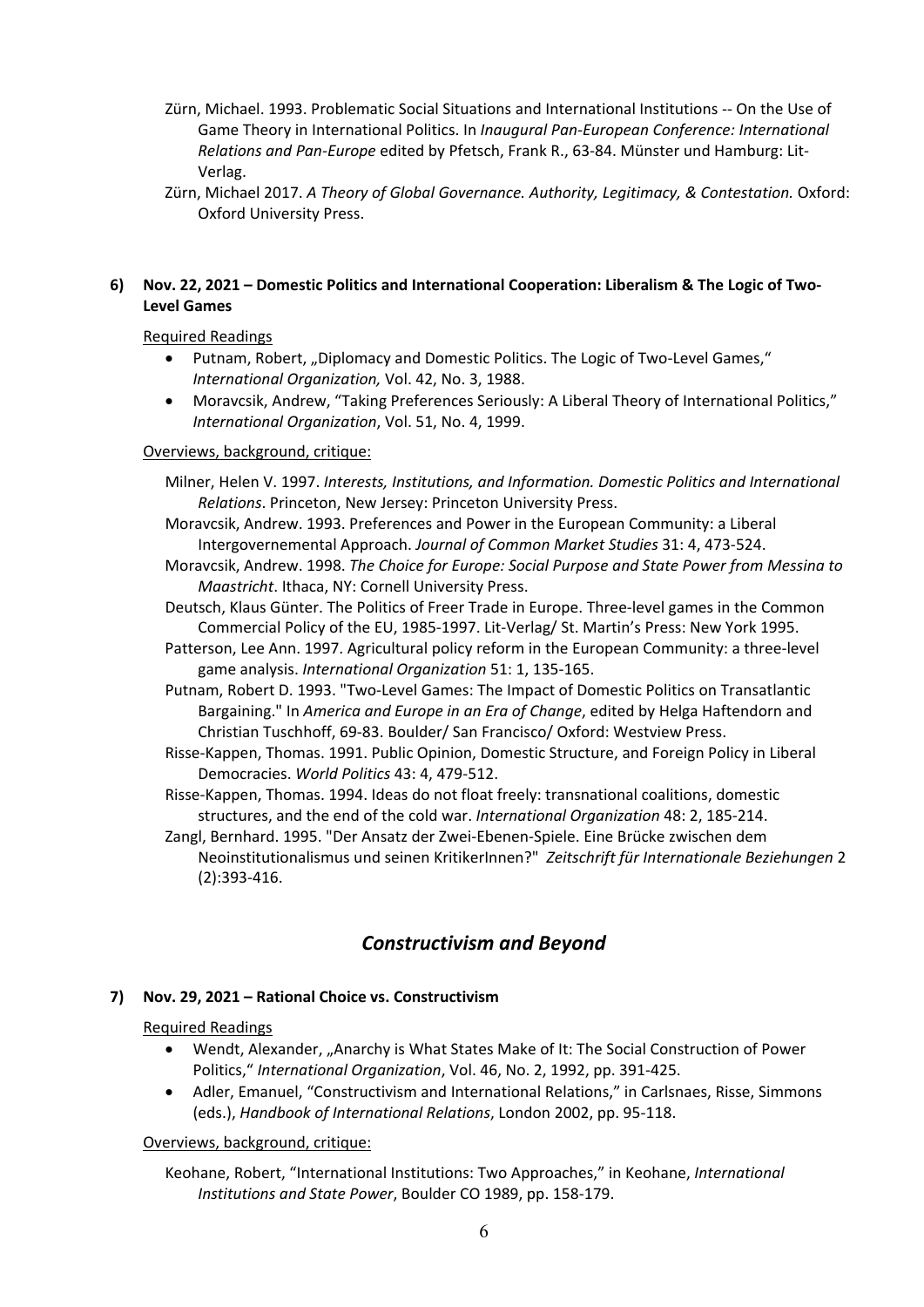Fearon, John/Wendt, Alexander, "Rationalism v. Constructivism: A Sceptical View," in Carlsnaes, Risse, Simmons (eds.), *Handbook of International Relations*, pp. 52‐72.

- Ulbert, Cornelia. 2005. Konstruktivistische Analysen der internationalen Politik. Theoretische Ansätze und methodische Herangehensweisen. In *Konstruktivistische Analysen der internationalen Politik* edited by Ulbert, Cornelia/Weller, Christoph, 9‐34. Wiesbaden: Verlag für Sozialwissenschaften.
- Hopf, Ted. 1998. The Promise of Constructivism in International Relations Theory. *International Security* 23(1): 171‐200.
- ———. 2000. Review Essay: Constructivism All the Way Down. *International Politics* 37(3): 369‐78.

#### **8) Dec. 6, 2021 – Neighbours of Constructivism: The English School**

#### Required Readings

- Bull, Hedley, *The Anarchical Society* (1977), 2nd ed., New York 1995, ch. 1, 2.
- Dunne, Timothy, "The Social Construction of International Society," *European Journal of International Relations*, Vol. 1, No. 3, 1995, pp. 367‐389.

#### Overviews, background, critique:

Daase, Christopher. 2006. Die Englische Schule. In *Theorien der Internationalen Beziehungen* edited by Schieder, Siegfrid/Spindler, Manuela, 243‐268. Opladen: Verlag Barbara Budrich.

#### **9) Dec. 13, 2021 – International Norms and Sociological Institutionalism**

#### Required Readings

- Finnemore, Martha/Sikkink, Kathryn, "International Norm Dynamics and Political Change," *International Organization*, Vol. 52, No. 4, 1998, pp. 247‐277.
- Acharya, Amitav. 2004. "How Ideas Spread: Whose Norms Matter? Norm Localization and Institutional Change in Asian Regionalism." *International Organization* 58 (1):239– 75.

#### Overviews, background, critique:

- Abbott, Kenneth W./Snidal, Duncan. 2000. Hard and Soft Law in International Governance. *International Organization* 54: 3, 421‐56.
- Abbott, Kenneth W./Keohane, Robert O./Moravcsik, Andrew/Slaughter, Anne‐Marie/Snidal, Duncan. 2000. The Concept of Legalization. *International Organization* 54: 3, 385‐99.
- Checkel, Jeffrey T. 1999. Norms, Institutions, and National Identity in Contemporary Europe. *International Studies Quarterly* 43: 1, 83‐114.
- Hall, Peter A., and Rosemary C.R. Taylor. 1996. Political Science and the Three New Institutionalisms. *Political Studies* 44(5): 936‐57.
- March, James/Olsen, Johan, "The Institutional Dynamics of International Political Orders," *International Organization*, Vol. 52, No. 4, 1998, pp. 303‐329.

#### **10) Jan. 3, 2022 – Actor‐Centered Constructivism: Epistemic Communities and Advocacy Networks**

#### Required Readings

- Haas, Peter M., Introduction: epistemic communities and international policy coordination, *International Organization*, Vol. 46, No. 1, 1992, pp. 1‐35.
- Keck, Margret/Sikkink, Kathryn, *Activists Beyond Borders. Advocacy Networks in International Politics*, Ithaca NY 1998, ch. 1.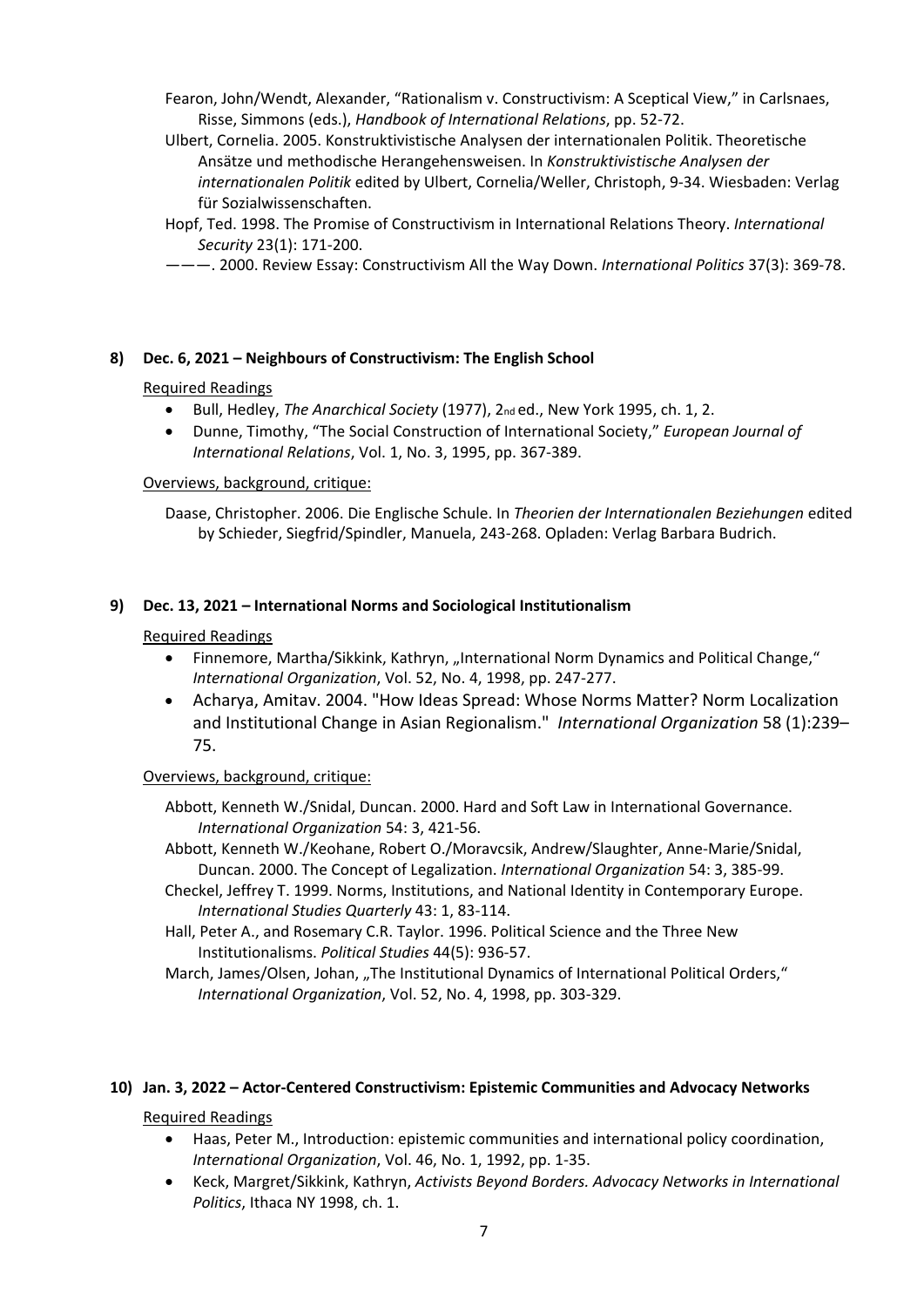Overviews, background, critique:

- Prakash, Aseem, and Mary Kay Gugerty. 2010. Conclusions and Future research: rethinking advocacy organizations. In *Advocacy Organizations and Collective Action*, edited by Aseem Prakash and Mary Kay Gugerty, 295‐307. Cambridge: Cambridge University Press.
- Risse, Thomas. 2010. Rethinking advocacy organizations? A critical comment In *Advocacy Organizations and Collective Action*, edited by Aseem Prakash and Mary Kay Gugerty, 283‐94. Cambridge: Cambridge University Press.
- Schäferhoff, Marco/Campe, Sabine/Kaan, Christopher. 2009. Transnational Public‐Private Partnerships in International Relations: Making Sense of Concepts, Research Frameworks, and Results. *International Studies Review* 11: 3, 451‐74.

#### **11) Jan. 10, 2022 – Constructivists Go Micro: Arguing and Social Learning**

#### Required Readings

- Risse, Thomas, "Let's Argue! Communicative Action in World Politics," *International Organization,* Vol. 54, No. 1, 2000, pp. 1‐39.
- Checkel, Jeffrey T., "Why Comply? Social Learning and European Identity Change," *International Organization*, Vol. 55, No. 3, 2001, pp. 553‐588.

#### Overviews, background, critique:

Levy, Jack S. 1994. Learning and foreign policy: sweeping a conceptual minefield. *International Organization* 48: 2, 279‐312.

Pouliot, Vincent. 2008. The Logic of Practicality: A Theory of Practice of Security Communities. *International Organization* 62: 2, 257‐288.

#### **12) Jan. 17, 2022 – Constructivism and Critical Theory: Feminist IR Theory**

#### Required Readings

- Sylvester, Christine. 1994. Empathetic cooperation: a feminist method for IR. *Millennium‐ Journal of International Studies* 23(2): 315‐34.
- Tickner, J. Ann, and Laura Sjoberg. 2007. Feminism. Case study: UN sanctions on Iraq. In *International Relations Theories. Discipline and Diversity*, edited by Tim Dunne, Milja Kurki and Steve Smith, 195‐99. Oxford: Oxford Univ. Press.
- Sjoberg, Laura. 2011. Gender, the State, and War Redux Feminist International Relations across the 'Levels of Analysis'. *International Relations* 25(1): 108‐34.

#### Overviews, background, critique:

- Cox, Robert W., "Social Forces, States, and World Orders: Beyond International Relations Theory," in Keohane (ed.), *Neorealism and its Critics*, New York 1986, pp. 204‐254.
- Hoffman, Mark. 1987. Critical Theory and the Inter‐Paradigm Debate. *Millennium* 16(2): 231‐49.
- Laffey, Mark/Weldes, Jutta, "Beyond Belief. Ideas and Symbolic Technologies in the Study of International Relations," *European Journal of International Relations*, Vol. 3, No. 2, 1997, pp. 193‐237.
- Linklater, Andrew. 1996. The Achievements of Critical Theory. In *International theory: positivism & beyond*, edited by Steve Smith, Ken Booth and Marysia Zalewski, 279‐98. Cambridge: Cambridge University Press.
- Jahn, Beate. 1998. One Step Forward, Two Steps Back: Critical Theory as the Latest Edition of Liberal Idealism. *Millennium* 27(3): 613‐41.
- Tickner, J. Ann. 1997. You Just Don't Understand: Troubled Engagements Between Feminists and IR Theorists. *International Studies Quarterly* 41(4): 611‐32.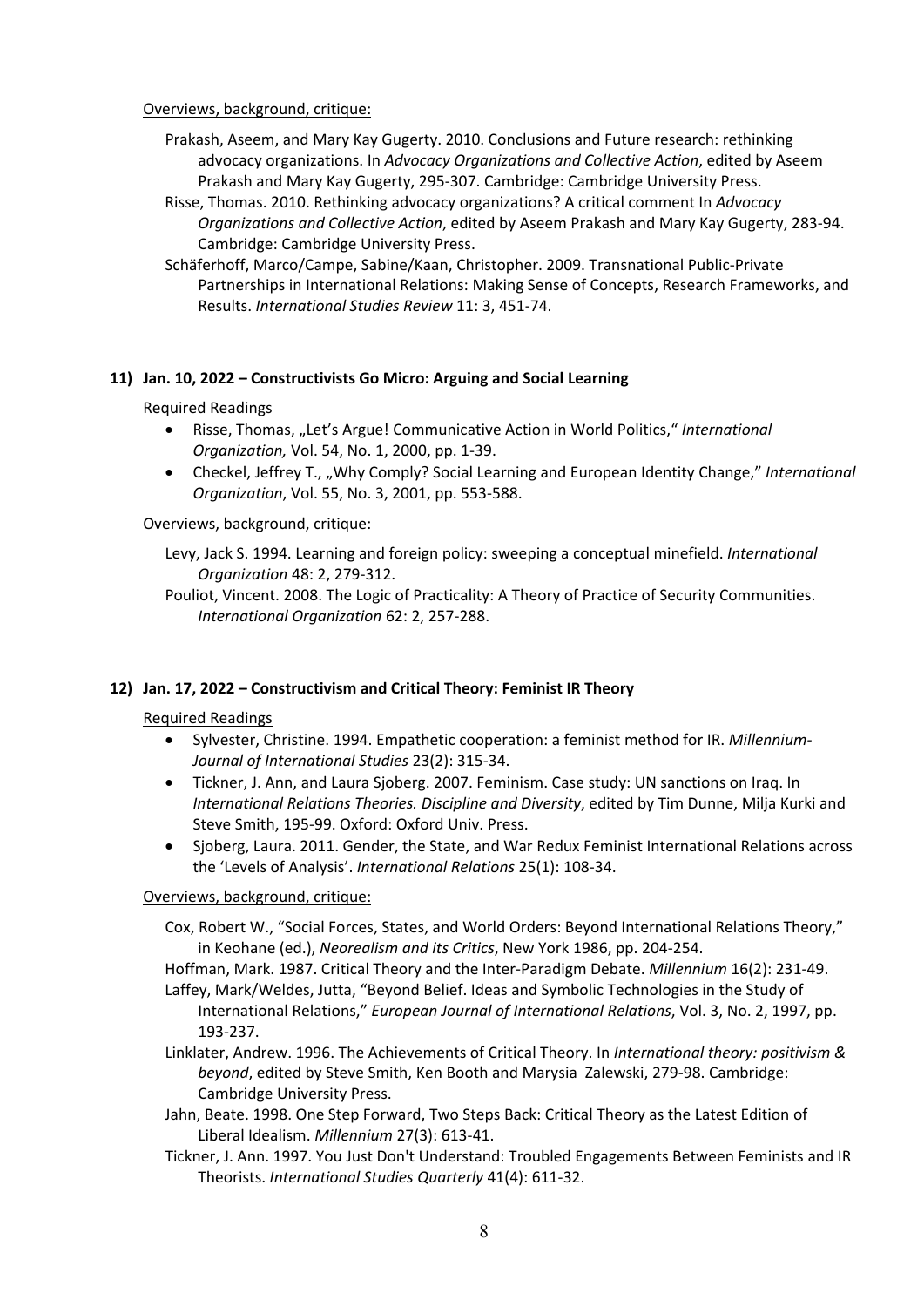- Tickner, J Ann. 2002. Feminist perspectives on international relations. *Handbook of International Relations*: 275.
- Sjöberg, Laura. 2005. Gendering a discipline: Some feminist methodological contributions to international relations. *Signs* 30(4): 2173‐88.
- Sjoberg, Laura. 2009. *Gender and international security: feminist perspectives*. London: Routledge.
- Sjoberg, Laura. 2013. *Gendering Global Conflict: Toward a Feminist Theory of War* New York: Columbia University Press.
- True, Jacqui. 2005 (1995). Feminism. In *Theories of International Relations*, edited by Scott Burchill, Andrew Linklater, Richard Devetak, Jack Donnelly, Matthew Paterson, Christian Reus‐Smit and Jacqui True, 213‐34. Houndsmills: Palgrave Macmillan.

#### **13) Jan. 24, 2022 – Non‐Western IR‐Theory & Postcolonialism**

#### Required Readings

- Wiebke Wemheuer-Vogelaar and Ingo Peters (2016). Introduction: Globali(zing) International Relations: Studying Geo‐epistemological divides and diversity, in Ingo Peters and Wiebke Wemheuer‐Vogelaar (2016). Globalizing International Relations: Scholarship Amidst Divides and Diversity, Chapter 1. London: Palgrave Macmillen.
- Acharya, A., & Buzan, B. (2007). Why is there No Non-Western International Relations Theory? An Introduction. *International Relations of the Asia‐Pacific, 7*(3), 287‐312.
- Grovogui, S. N. (2007). Postcolonialism. In T. Dunne, M. Kurki & S. Smith (Eds.), *International Relations Theories: Discipline and Diversity* (pp. 229‐246). Oxford: Oxford University Press.

#### Overviews, background, critique:

Waever, O., &Tickner, A. B. (2009). Introduction: geoculture and epistemologies. In A. B. Tickner& O. Waever (Eds.), *International Relations Scholarship Around the World*. New York: Routledge. Bilgin, P. (2008). Thinking Past 'Western IR'? . *Third World Quarterly, 29*(1), 5‐23.

- Campbell, D. (2007). Post‐structuralism. In T. Dunne, M. Kurki & S. Smith (Eds.), *International Relations Theory. Discipline and Diversity* (pp. 203‐228). Oxford: Oxford University Press.
- Tickner, A. B. (2003). Seeing IR Differently: Notes from the Third World. *Millennium‐Journal for International Studies, 32*(2), 295‐324.
- Ling, L. H. M. (2002). Postcolonial IR. In L. H. M. Ling (Ed.), *Postcolonial International Relations: Conquest and Desire Between Asia and the West* (pp. 61‐78). Houndsmill: Palgrave.
- Mgonja, B. E., &Makombe, I. A. M. (2009). Debating International Relations and its Relevance for the Third World. *African Journal of Political Science and International Relations, 3*(1), 27‐37. Bhabha, H. K. (1994). *The Location of Culture*. New York: Routledge.
- Dirlik, A. (1999). How the Grinch hijacked radicalism: Further thoughts on the postcolonial.
- *Postcolonial Studies, 2*(2), 149‐163. Draude, A., &Neuweiler, S. (2010) Governance in der postkolonialen Kritik: Die Herausforderungen
- lokaler Vielfalt jenseits der westlichen Welt. *SFB‐Governance Working Paper Series No. 24*. Berlin: DFG Research Center (SFB) 700 Governance in Areas of Limited Statehood.
- Said, E. (1979). *Orientalism*. New York: Vintage Books.

#### **14) Jan. 31, 2022 – A difficult choice: Three Non‐Western theories and more…**

Required Readings – in bold‐print

*>>Africa in general* Mazrui, Ali. 1967. *Towards a Pax Africana*. London: Weidenfeld and Nicolson. 195‐216 (chapter 12).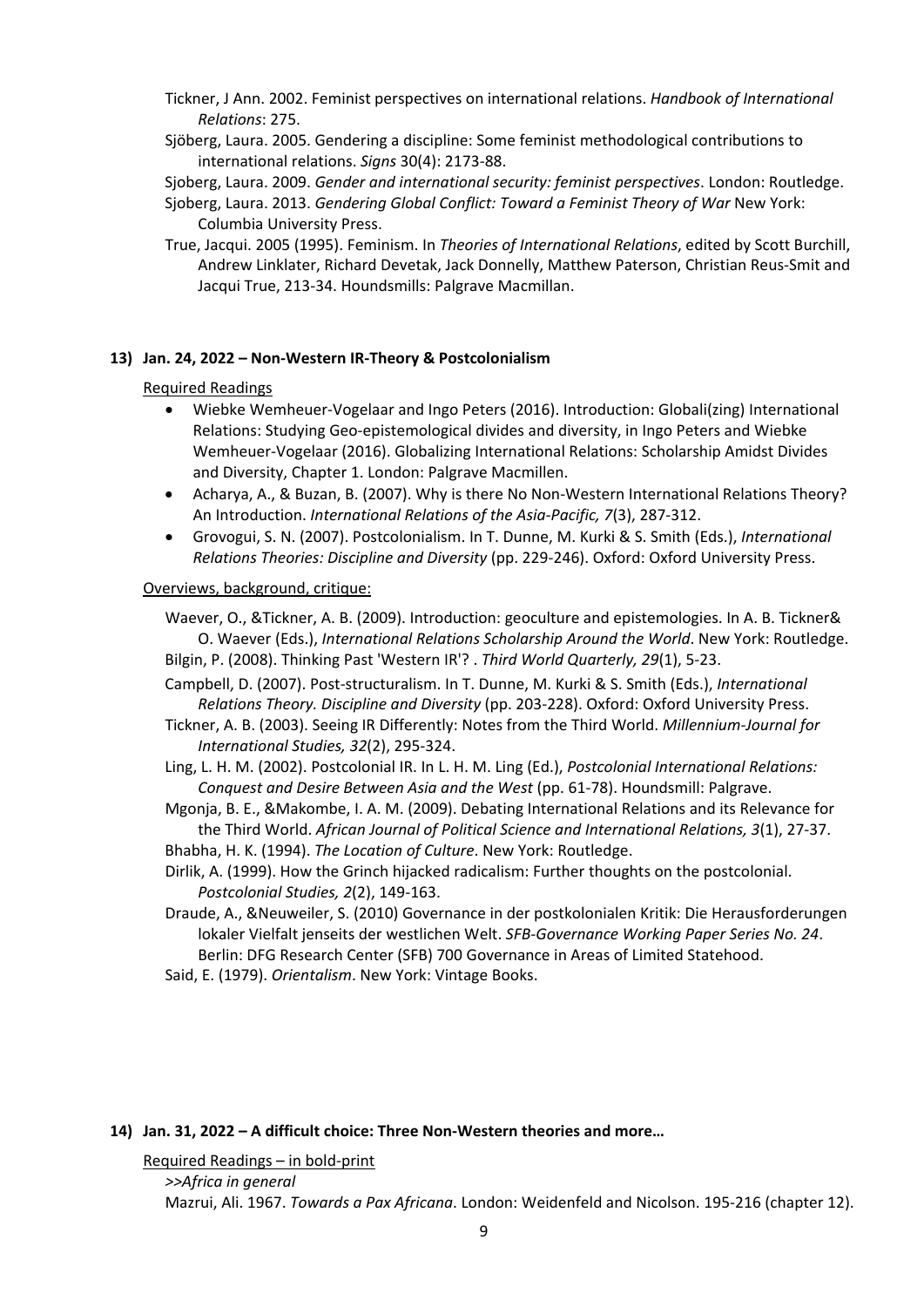Cornelissen, S. (2009). Awkward Embraces: Emerging and Established Powers and the Shifting Fortunes of Africa's International Relations in the Twenty‐First Century. Politikon, 36 (1), 5–26.

Juma, Laurence. 2006. Mazrui's Perspectives on conflict and violence. *African Journal* 46(3): 22‐33. Bischoff, P.‐H. (2008). Pan‐African Multilateralism: Transformative or Disconnected? Politikon, 35 (2), 177‐195.

- Fredua‐Mensah, Keshia. 2016. Intellectual Gatekeeping ‐‐ The Meta‐theoretical Challenges of Incorporating Africa into International Relations. In *Globalizing International Relations: Scholarship Amidst Divides and Diversity*, edited by Ingo Peters and Wiebke Wemheuer‐ Vogelaar, 81‐106. London: Palgrave Macmillan UK.
- Appeltshauser, Laura. 2016. African In/Security and Colonial Rule: Security Studies' Neglect of Complexity. In *Globalizing International Relations: Scholarship Amidst Divides and Diversity*, edited by Ingo Peters and Wiebke Wemheuer‐Vogelaar, 239‐64. London: Palgrave Macmillan UK.

#### *>>Africa: human rights & Ubuntu*

- **Murithi, Tim. 2007. A local response to the global human rights standard: the ubuntu perspective on human dignity. In** *Globalisation, Societies and Education***, 277‐86.**
- Oyowe, Anthony O. 2013. Strange bedfellows: Rethinking ubuntu and human rights in South Africa. *African Human Rights Law Journal* 13(1): 01‐22.
- Eliastam, John LB. 2015. Exploring ubuntu discourse in South Africa: Loss, liminality and hope. *VERBUM et Ecclesia* 36(2): 1‐8.
- Metz, Thaddeus. 2007. Ubuntu as a moral theory: Reply to four critics. *South African Journal of Philosophy* 26(4): 369‐87.

#### *>> China*

- **Zhao, Tingyang. 2009. A Political World Philosophy in Terms of All-Under-Heaven: (Tianxia).** *Diogenes* **56(1): 5-19.**
- Zhao, T. (2006). Rethinking Empire from a Chinese Concept 'All‐under‐Heaven' (Tian‐xia). Social Identities, 12 (1), 29‐41.
- Bell, Daniel. 2009. War, Peace, and China's Soft Power: A Confucian Approach. *Diogenes* 221(26‐40).
- Kristensen, Peter Marcus, and Ras T. Nielsen. 2013. Constructing a Chinese International Relations Theory: A Sociological Approach to Intellectual Innovation. *International Political Sociology* 7(1): 19–40.
- Noesselt, Nele. 2012. Is There a "Chinese School" of IR? *GIGA Working Papers*(188).
- Mokry, Sabine. 2016. Chinese International Relations (IR) Scholars' Publishing Practices and Language: The 'peaceful Rise'‐Debate. In *Globalizing International Relations: Scholarship Amidst Divides and Diversity*, edited by Ingo Peters and Wiebke Wemheuer‐Vogelaar, 135‐64. London: Palgrave Macmillan UK.
- Rüland, Anchalee. 2016. Constraining Structures: Why Local International Relations Theory in Southeast Asia Is Having a Hard Time. In *Globalizing International Relations: Scholarship Amidst Divides and Diversity*, edited by Ingo Peters and Wiebke Wemheuer‐Vogelaar, 107‐29. London: Palgrave Macmillan UK.

#### **15) Febr. 7, 2022 – One of two choices**

**Option 1: Analytical Eclecticism in the Study of World Politics** 

#### Basic readings